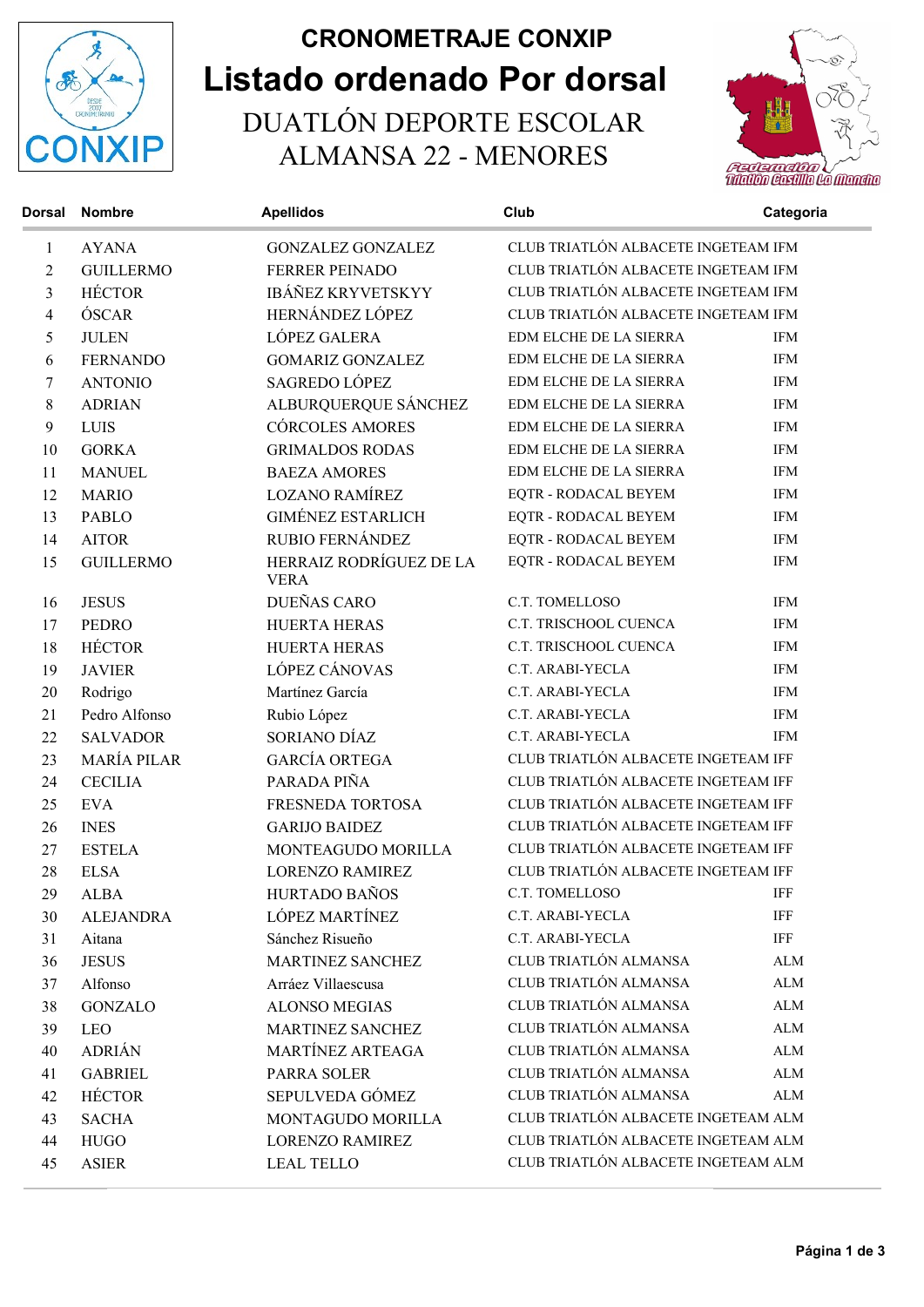| <b>Dorsal</b> | <b>Nombre</b>    | <b>Apellidos</b>           | Club                                | Categoria    |
|---------------|------------------|----------------------------|-------------------------------------|--------------|
| 46            | <b>Bruno</b>     | Rodríguez García           | EDM ELCHE DE LA SIERRA              | ${\rm ALM}$  |
| 47            | <b>MARTÍN</b>    | <b>BAEZA AMORES</b>        | EDM ELCHE DE LA SIERRA              | ALM          |
| 48            | RAÚL             | <b>GARCÍA JIMÉNEZ</b>      | EDM ELCHE DE LA SIERRA              | ${\rm ALM}$  |
| 49            | <b>CARLOS</b>    | MUÑOZ DE LAMO              | EQTR - RODACAL BEYEM                | ALM          |
| 50            | <b>DAVID</b>     | <b>COLLADO TEBAR</b>       | EQTR - RODACAL BEYEM                | ALM          |
| 51            | <b>RUBÉN</b>     | MARQUÉS MARTÍNEZ           | EQTR - RODACAL BEYEM                | ${\rm ALM}$  |
| 52            | <b>JAVIER</b>    | <b>BARBERO FAJARDO</b>     | EQTR - RODACAL BEYEM                | ${\rm ALM}$  |
| 53            | <b>JAVIER</b>    | RICO LUNA                  | C.T. TOMELLOSO                      | ${\rm ALM}$  |
| 54            | Kevin ionut      | Rotaru                     | C.T. ALMANSA                        | ${\rm ALM}$  |
| 55            | Hugo             | Romero Olmo                | Independiente                       | ${\rm ALM}$  |
| 56            | <b>ÁNGEL</b>     | RODRÍGUEZ PALAO            | C.T. ARABI-YECLA                    | ${\rm ALM}$  |
| 57            | Jorge            | Torrego Ortega             | C.T. ARABI-YECLA                    | ${\rm ALM}$  |
| 58            | <b>ABEL</b>      | PALAO JAVIER               | C.T. ARABI-YECLA                    | ${\rm ALM}$  |
| 59            | Gonzalo          | Palao Bautista             | C.T. ARABI-YECLA                    | ${\rm ALM}$  |
| 60            | SAÚL             | <b>JIMÉNEZ CHÁVEZ</b>      | C.T. ARABI-YECLA                    | ${\rm ALM}$  |
| 61            | Mikel            | Carrión Lozano             | C.T. ARABI-YECLA                    | ${\rm ALM}$  |
| 62            | <b>CARMEN</b>    | <b>JIMENEZ FITO</b>        | CLUB TRIATLÓN ALMANSA               | $\mbox{ALF}$ |
| 63            | <b>ADRIANA</b>   | <b>SÁNCHEZ PENADÉS</b>     | CLUB TRIATLÓN ALMANSA               | $\mbox{ALF}$ |
| 64            | <b>NEREA</b>     | <b>VILLAESCUSA ESTEBAN</b> | CLUB TRIATLÓN ALMANSA               | ALF          |
| 65            | <b>VERA</b>      | FERNÁNDEZ TRUJILLO         | CLUB TRIATLÓN ALMANSA               | <b>ALF</b>   |
| 66            | <b>SAMIRA</b>    | <b>GONZÁLEZ JIMÉNEZ</b>    | CLUB TRIATLÓN ALMANSA               | ALF          |
| 67            | <b>LUCIA</b>     | <b>JOVER GARIJO</b>        | CLUB TRIATLÓN ALMANSA               | ALF          |
| 68            | <b>CANDELA</b>   | <b>GARRIDO HUERTAS</b>     | CLUB TRIATLÓN ALMANSA               | $\mbox{ALF}$ |
| 69            | <b>ELENA</b>     | SÁNCHEZ SÁNCHEZ            | EDM ELCHE DE LA SIERRA              | ALF          |
| 70            | <b>BLANCA</b>    | <b>GONZÁLEZ BARBA</b>      | EDM ELCHE DE LA SIERRA              | ALF          |
| 71            | <b>VALENTINA</b> | CARCELÉN DEL VAL           | EDM ELCHE DE LA SIERRA              | ALF          |
| 72            | ÁNGELA           | <b>GRIMALDOS ORTEGA</b>    | EDM ELCHE DE LA SIERRA              | ALF          |
| 73            | <b>LARA</b>      | ORTEGA CASTILLO            | EDM ELCHE DE LA SIERRA              | ALF          |
| 74            | <b>ANDREA</b>    | <b>GOMARIZ GONZÁLEZ</b>    | EDM ELCHE DE LA SIERRA              | ALF          |
| 75            | <b>ALEJANDRA</b> | POVEDA TÉBAR               | EQTR - RODACAL BEYEM                | ALF          |
| 76            | <b>CLARA</b>     | <b>SEVILLA CUESTA</b>      | EQTR - RODACAL BEYEM                | ALF          |
| 77            | <b>INÉS</b>      | <b>SOTOS ESCRIBANO</b>     | EQTR - RODACAL BEYEM                | ALF          |
| 78            | <b>IRENE</b>     | <b>LORENZO BLEDA</b>       | EQTR - RODACAL BEYEM                | ALF          |
| 79            | <b>NOELIA</b>    | SANCHEZ GÓMEZ              | CLUB TRIATLÓN ALBACETE INGETEAM ALF |              |
| 80            | <b>EDURNE</b>    | <b>RUBIO FELIPE</b>        | CLUB TRIATLÓN ALBACETE INGETEAM ALF |              |
| 81            | <b>RAISA</b>     | <b>GONZALEZ GONZALEZ</b>   | CLUB TRIATLÓN ALBACETE INGETEAM ALF |              |
| 82            | <b>ROCIO</b>     | CATALÁN CUENCA             | C.T. ALMANSA                        | ALF          |
| 83            | <b>SOFIA</b>     | <b>CANTOS RUMBO</b>        | C.T. ALMANSA                        | ${\rm ALF}$  |
| 84            | Paula            | Bañon Puche                | C.T. ARABI-YECLA                    | ALF          |
| 85            | Mireya           | Lavirgen Llopis            | C.T. ARABI-YECLA                    | $\mbox{ALF}$ |
| 86            | Amanda           | Ferriz Polo                | C.T. ARABI-YECLA                    | ${\rm ALF}$  |
| 87            | <b>VIRGINIA</b>  | POLO PALAO                 | C.T. ARABI-YECLA                    | ALF          |
| 106           | <b>PASCUAL</b>   | <b>JIMÉNEZ FITO</b>        | CLUB TRIATLÓN ALMANSA               | <b>BJM</b>   |
| 107           | <b>KILIAN</b>    | MORENO CIFUENTES           | CLUB TRIATLÓN ALBACETE INGETEAM BJM |              |
| 108           | <b>MIGUEL</b>    | Charafeddine Ortega        | EDM ELCHE DE LA SIERRA              | <b>BJM</b>   |
| 109           | <b>MARCOS</b>    | SÁNCHEZ SÁNCHEZ            | EDM ELCHE DE LA SIERRA              | <b>BJM</b>   |
| 110           | <b>MARCOS</b>    | ESCUDERO QUINTANILLA       | EQTR - RODACAL BEYEM                | <b>BJM</b>   |
| 111           | <b>MATEO</b>     | PIERA MARCHANTE            | EQTR - RODACAL BEYEM                | <b>BJM</b>   |
| 112           | Mario            | Rubio Cruz                 | <b>FTCLM</b>                        | ${\rm BJM}$  |
|               |                  |                            |                                     |              |